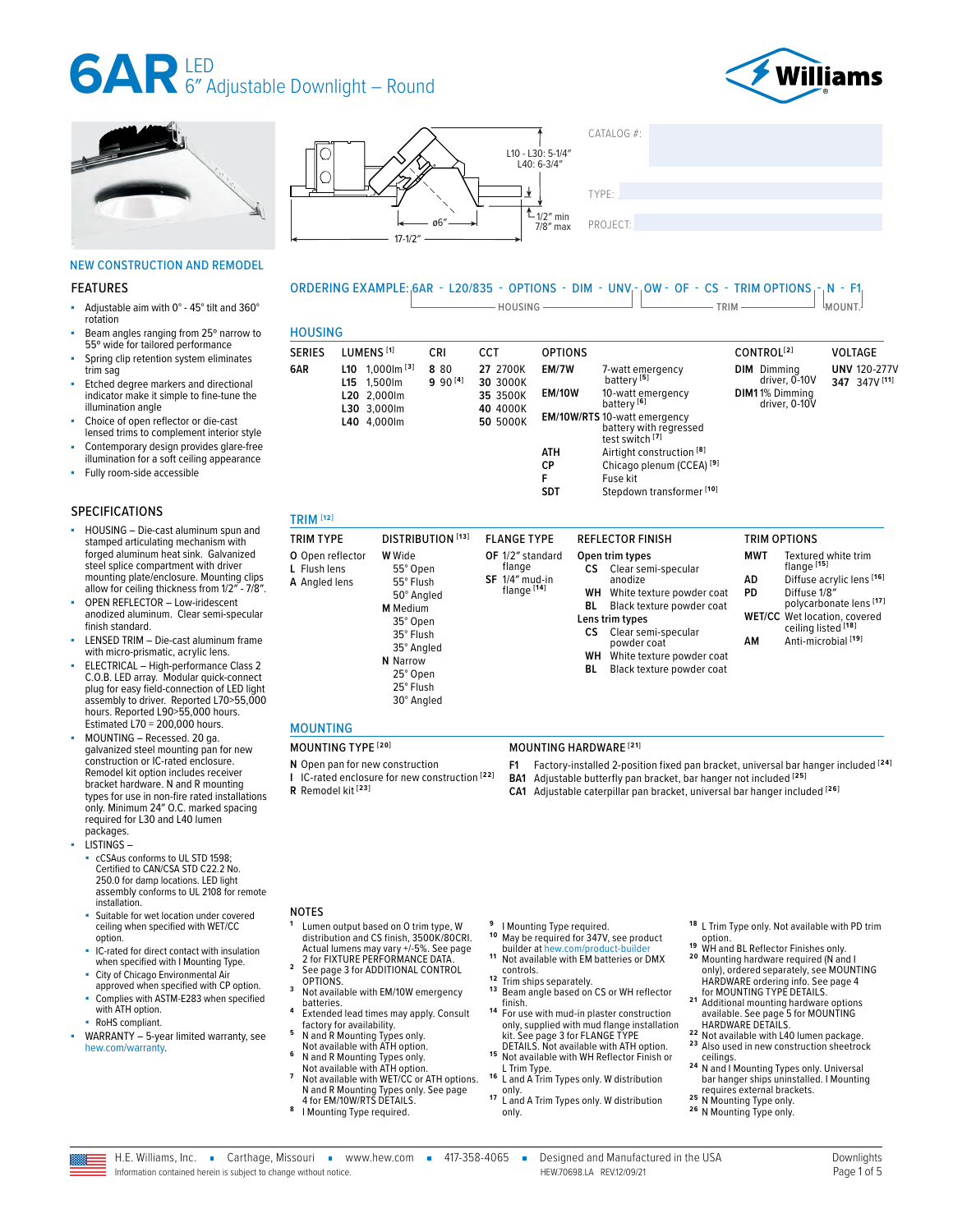#### <span id="page-1-0"></span>FIXTURE PERFORMANCE DATA

#### OPEN REFLECTOR TRIM TYPE

#### FLUSH LENS TRIM TYPE

|                | <b>DISTRIBUTION</b> | <b>DELIVERED LUMENS</b> | <b>WATTAGE</b> | EFFICACY (Im/W) |
|----------------|---------------------|-------------------------|----------------|-----------------|
|                | W                   | 1020                    | 10.5           | 97.1            |
| 응              | м                   | 1023                    | 10.5           | 97.4            |
|                | Ν                   | 1022                    | 10.5           | 97.4            |
|                | W<br>1537           |                         | 15.1           | 101.8           |
| 51             | м                   | 1542                    | 15.1           | 102.1           |
|                | Ν                   | 1541                    | 15.1           | 102.1           |
|                | W                   | 2039                    | 21.0           | 97.1            |
| <b>DZ1</b>     | м                   | 2045                    | 21.0           | 97.4            |
|                | Ν                   | 2044                    | 21.0           | 97.3            |
|                | W                   | 2917                    | 31.3           | 93.2            |
| $\frac{20}{3}$ | М                   | 2915                    | 31.3           | 93.1            |
|                | Ν                   | 2790                    | 31.3           | 89.2            |
|                | W                   | 3889                    | 42.0           | 92.6            |
| 97             | м                   | 3886                    | 42.0           | 92.5            |
|                | N                   | 3720                    | 42.0           | 88.6            |

|                | <b>DELIVERED LUMENS</b><br><b>DISTRIBUTION</b> |      | <b>WATTAGE</b> | <b>EFFICACY (Im/W)</b> |  |
|----------------|------------------------------------------------|------|----------------|------------------------|--|
|                | W                                              | 896  | 10.5           | 85.3                   |  |
| $\Xi$          | M                                              | 956  | 10.5           | 91.1                   |  |
|                | Ν                                              | 951  | 10.5           | 90.6                   |  |
|                | W                                              | 1350 | 15.1           | 89.4                   |  |
| 51             | M                                              | 1442 | 15.1           | 95.5                   |  |
|                | Ν                                              | 1433 | 15.1           | 94.9                   |  |
|                | W                                              | 1791 | 21.0           | 85.3                   |  |
| $\overline{5}$ | м                                              | 1912 | 21.0           | 91.0                   |  |
| Ν              |                                                | 1901 | 21.0           | 90.5                   |  |
|                | W                                              | 2559 | 31.3           | 81.8                   |  |
| $\frac{8}{2}$  | м                                              | 2717 | 31.3           | 86.8                   |  |
|                | Ν                                              | 2609 | 31.3           | 83.4                   |  |
|                | W                                              | 3411 | 42.0           | 81.2                   |  |
| $\overline{a}$ | м                                              | 3622 | 42.0           | 86.2                   |  |
|                | N                                              | 3478 | 42.0           | 82.8                   |  |

#### ANGLED LENS TRIM TYPE

|                | <b>DELIVERED LUMENS</b><br><b>DISTRIBUTION</b> |      | <b>WATTAGE</b> | EFFICACY (Im/W) |
|----------------|------------------------------------------------|------|----------------|-----------------|
|                | W                                              | 744  | 10.5           | 70.9            |
| ៖              | М                                              | 889  | 10.5           | 84.7            |
|                | Ν                                              | 907  | 10.5           | 86.4            |
|                | W                                              | 1122 | 15.1           | 74.3            |
| 쁜              | м                                              | 1340 | 15.1           | 88.7            |
|                | N                                              | 1368 | 15.1           | 90.6            |
|                | W                                              | 1488 | 21.0           | 70.9            |
| <b>DZ1</b>     | м                                              | 1777 | 21.0           | 84.6            |
|                | Ν                                              | 1814 | 21.0           | 86.4            |
|                | W                                              | 2144 | 31.3           | 68.5            |
| <b>SCT</b>     | М                                              | 2507 | 31.3           | 80.1            |
|                | Ν                                              | 2441 | 31.3           | 78.0            |
|                | W                                              | 2858 | 42.0           | 68.0            |
| $\overline{a}$ | м                                              | 3342 | 42.0           | 79.6            |
|                | N                                              | 3254 | 42.0           | 77.5            |

#### MULTIPLIER TABLES

|        |       | <b>COLOR TEMPERATURE</b>           |
|--------|-------|------------------------------------|
|        | CCT   | <b>CONVERSION</b><br><b>FACTOR</b> |
|        | 2700K | 0.92                               |
|        | 3000K | 0.98                               |
| 80 CRI | 3500K | 1.00                               |
|        | 4000K | 1.01                               |
|        | 5000K | 1.02                               |
|        | 2700K | 0.76                               |
|        | 3000K | 0.79                               |
| 90 CRI | 3500K | 0.82                               |
|        | 4000K | 0.84                               |
|        | 5000K | 0.88                               |
|        |       |                                    |

|               | <b>OPEN REFLECTOR FINISH</b>               |                          |
|---------------|--------------------------------------------|--------------------------|
| <b>NUMBER</b> | <b>CATALOG CONVERSION</b><br><b>FACTOR</b> | CATALOG<br><b>NUMBER</b> |
| СS            | 1.00                                       | AD <sup>1</sup>          |
| WН            | 0.89                                       | PD <sup>1</sup>          |
| Bl            | 0.79                                       |                          |

| <b>TRIM</b>              |                                    |  |  |  |  |
|--------------------------|------------------------------------|--|--|--|--|
| CATALOG<br><b>NUMBER</b> | <b>CONVERSION</b><br><b>FACTOR</b> |  |  |  |  |
| AD <sup>1</sup>          | 0.85                               |  |  |  |  |
| PD <sup>1</sup>          | 0.85                               |  |  |  |  |

■ Photometrics tested in accordance with IESNA LM-79.<br>■ Results shown are based on 25°C ambient temperature.<br>■ Wattage shown is based on 120V input.<br>■ Results based on 3500K, 80 CRI, 0° tilt, actual lumens may

vary +/-5%

■ Use multiplier table to calculate additional options.

#### PHOTOMETRY

**6AR-L20/835-DIM-UNV-OW-OF-CS** (25° tilt) Report #: 20390; 05/16/18 | Total Luminaire Output: 1958 lumens; 21.2 Watts | Efficacy: 92.5 lm/W | 82.3 CRI; 3571K CCT



|                     | <b>VERTICAL ANGLE</b> |             | <b>ZONAL</b> |            |             |                |               |
|---------------------|-----------------------|-------------|--------------|------------|-------------|----------------|---------------|
|                     |                       | $0^{\circ}$ | 45°          | $90^\circ$ | $135^\circ$ | 180°           | <b>LUMENS</b> |
| <b>DISTRIBUTION</b> | 0                     | 2605        | 2605         | 2605       | 2605        | 2605           |               |
|                     | 5                     | 3639        | 3208         | 2308       | 1607        | 1297           | 227           |
|                     | 15                    | 3810        | 2844         | 1321       | 442         | 310            | 469           |
|                     | 25                    | 2919        | 2543         | 541        | 122         | 92             | 548           |
|                     | 35                    | 2592        | 1908         | 109        | 26          | 20             | 499           |
|                     | 45                    | 1695        | 212          | 11         | 6           | 6              | 212           |
| <b>CANDLEPOWER</b>  | 55                    | 20          | 2            | 0          | 0           | $\overline{2}$ | 3             |
|                     | 65                    | 0           | 0            | 0          | 0           | 0              | 0             |
|                     | 75                    | 0           | 0            | $\Omega$   | $\Omega$    | $\Omega$       | $\Omega$      |
|                     | 85                    | 0           | $\Omega$     | $\Omega$   | 0           | 0              | 0             |
|                     | 90                    | 0           | 0            | 0          | 0           | 0              |               |

| LUMEN SUMMARY | <b>ZONE</b> | <b>LUMENS</b> | % FIXTURE |
|---------------|-------------|---------------|-----------|
|               | $0 - 30$    | 1244          | 64        |
|               | 0 - 40      | 1743          | 89        |
|               | 0 - 60      | 1958          | 100       |
|               | $0 - 90$    | 1958          | 100       |
|               | $0 - 180$   | 1958          | 100       |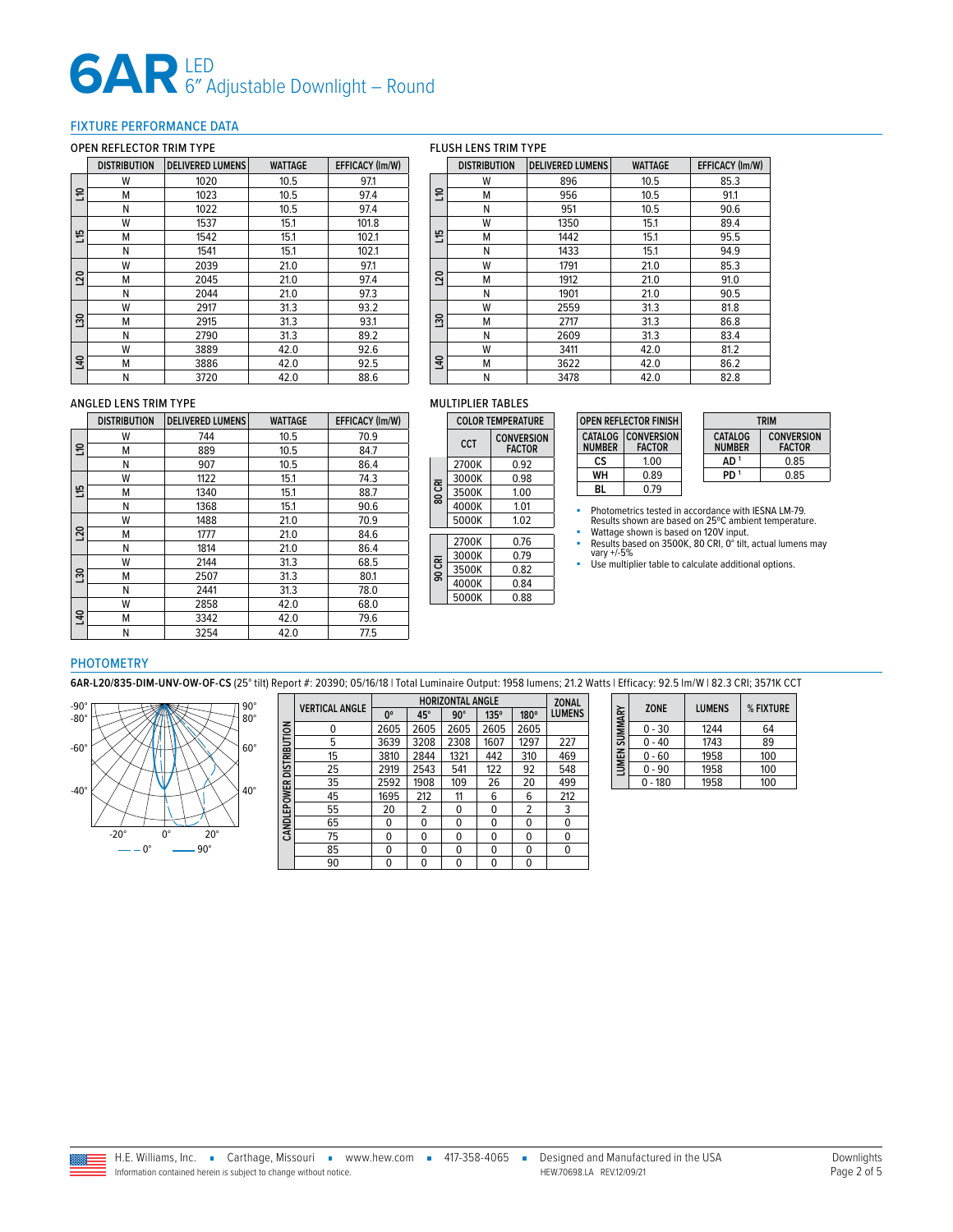

#### <span id="page-2-0"></span>ADDITIONAL CONTROL OPTIONS

Lumen restrictions apply: L30 max for DMX driver, L40 max for Lutron drivers, L40 max for DIM LINE driver. R Mounting Type not available with DMX or FCJS controls. R Mounting Type<br>requires 12″ minimum plenum depth when spe

| <b>CATALOG NUMBER</b> | <b>DESCRIPTION</b>                                                                                                                       |
|-----------------------|------------------------------------------------------------------------------------------------------------------------------------------|
| DIM                   | Dimming driver prewired for 0-10V low voltage applications                                                                               |
| DIM1                  | 1% dimming driver prewired for 0-10V low voltage applications                                                                            |
| <b>DIM LINE</b>       | Line voltage dimming driver (TRIAC and ELV compatible at 120V only)                                                                      |
| <b>DMX</b>            | 0.1% dimming driver for DMX controls                                                                                                     |
| LTE LINE              | Lutron Hi-lume 1% 2-wire dimming driver forward phase line voltage controls (120V only)                                                  |
| LDE1                  | Lutron Hi-lume 1% EcoSystem dimming LED driver                                                                                           |
| VRF/DBI/LDE1          | Lutron Vive integral fixture control, RF only (DFCSJ-OEM-RF), Lutron Hi-lume 1% EcoSystem dimming LED driver, and digital link interface |
| <b>FCJS/DIM</b>       | Lutron Vive PowPak wireless fixture control with dimming driver                                                                          |
| FCJS/DIM1             | Lutron Vive PowPak wireless fixture control with 1% dimming driver                                                                       |
| ELDO SOLOB            | EldoLED Solodrive, 0.1% dimming driver for 0-10V controls                                                                                |
| ELDO SOLOB DALI       | EldoLED Solodrive, 0.1% dimming driver for DALI controls                                                                                 |
| ELDO ECO1             | EldoLED Ecodrive, 1% dimming driver for 0-10V controls                                                                                   |
| ELDO ECO1 DALI        | EldoLED Ecodrive, 1% dimming driver for DALI controls                                                                                    |

#### TRIM TYPE DETAILS





#### <span id="page-2-1"></span>FLANGE TYPE DETAILS



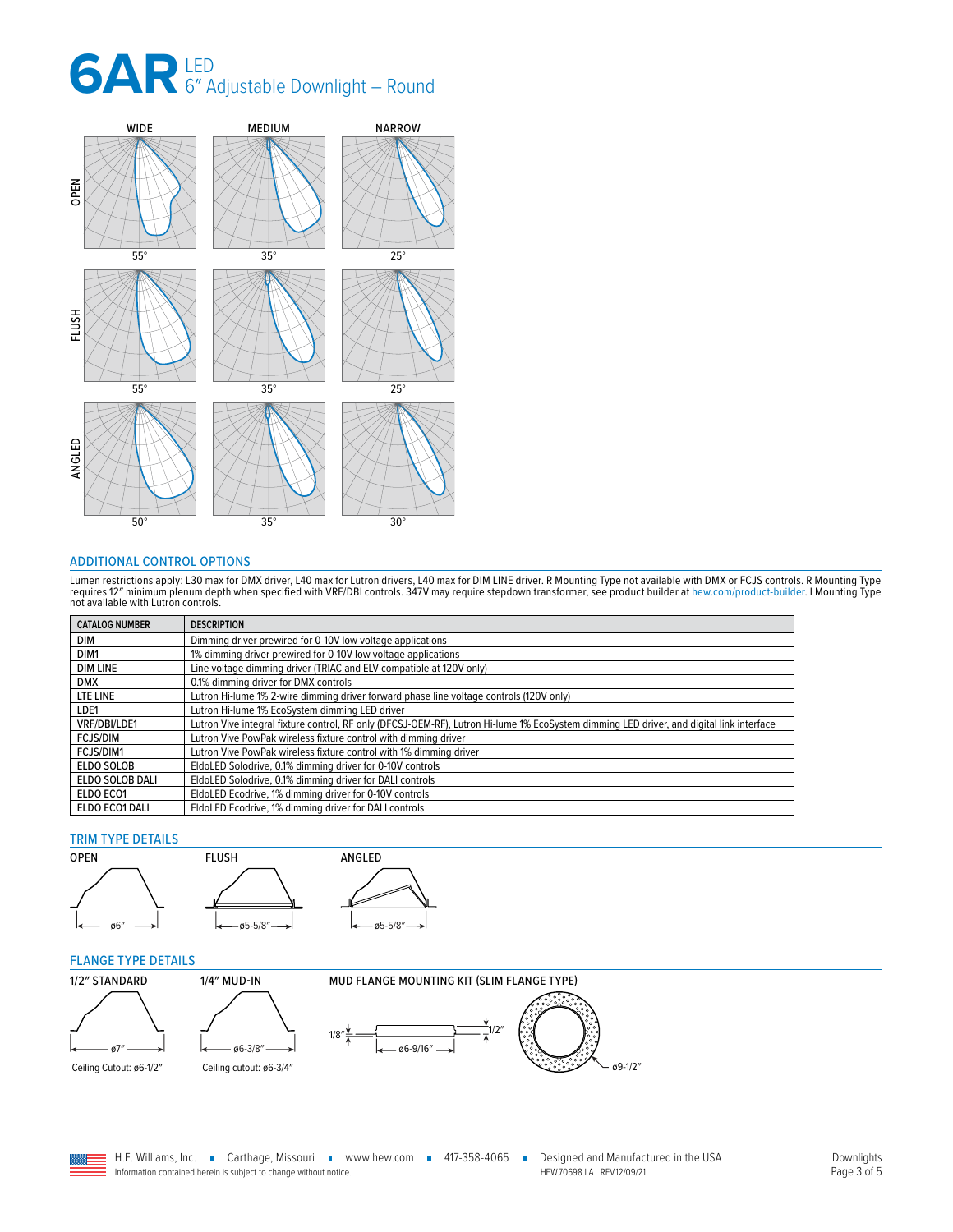### REFLECTOR FINISH DETAILS



#### <span id="page-3-1"></span>MOUNTING TYPE DETAILS





|               | <b>LENGTH</b> |             |             |             |             |              |
|---------------|---------------|-------------|-------------|-------------|-------------|--------------|
| <b>LUMENS</b> |               | в           | v           |             |             |              |
| $L10 - L20$   | 15-3/16"      | 16''        | $6 - 3/8''$ | $12 - 1/8"$ | $9 - 1/2"$  | $6 - 1/16''$ |
| L30           | $16 - 5/8"$   | $17 - 1/2"$ | $7 - 7/8''$ | 14''        | $10 - 1/4"$ | יי           |







F



#### <span id="page-3-0"></span>EM/10W/RTS DETAILS



Shown Installed